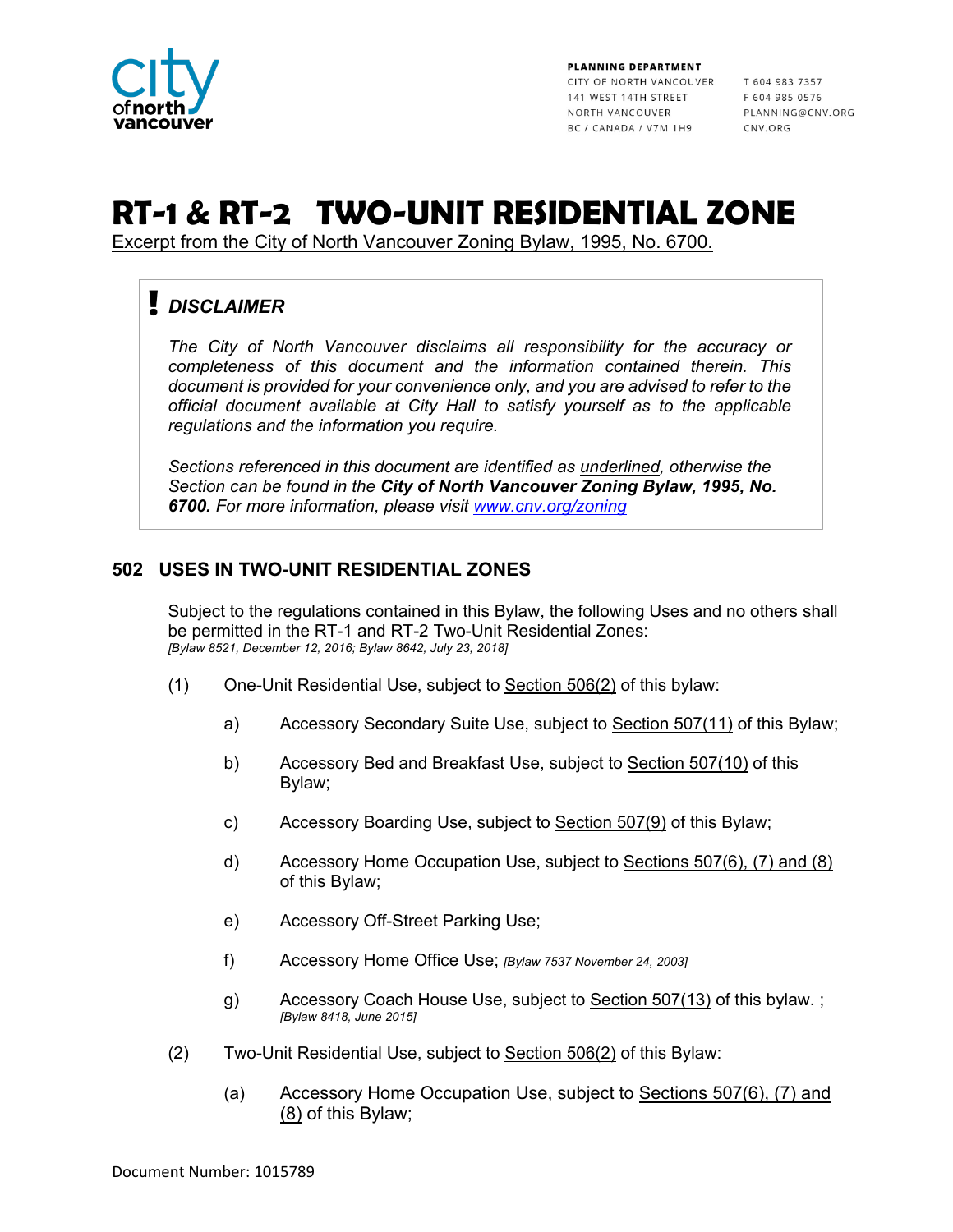- (b) Accessory Off-Street Parking Use;
- (c) Accessory Home Office Use; *[Bylaw 7537 Nov24/03].*
- (d) Accessory Dwelling Unit, subject to Section 507 (14) of this Bylaw; *[Bylaw 8296 April 4/13]*
- (e) Accessory Boarding Use, subject to Section 507(9) of this Bylaw; *[Bylaw 8314, July 22, 13]*
- (3) Residential Care Facility Use:
	- (a) Accessory Off-Street Parking Use.

#### **506 MINIMUM LOT AREA** *[Bylaw 8464, May 30, 2016]*

- (2) Subject to the regulations contained in this Bylaw, the following Uses shall not be permitted on a Lot with a Front Lot Line length less than the length indicated:
	- (a) Two-Unit Residential Use shall not be permitted on a Lot with a Front Lot Line length less than 10 metres (32.81 feet) except: *[Bylaw 8642, July 23, 2018]*
		- (i) where such a Lot was existing at the effective date of this bylaw;
		- (ii) where curvilinear road design and linear Lot design necessitates the introduction of Lots based on a radial design the minimum Front Lot Line length shall be 7.5 percent of the sum of the lengths of the perimeter Lot Lines;
		- (iv) in the RT-2 Zone, where the minimum Front Lot Line length shall be not less than 9 metres (29.5 feet);

# **507 SPECIAL PROVISIONS FOR USES IN RESIDENTIAL ZONES**

(1) Minimum Size

No Principal Building shall have a floor area of less than 74.32 square metres (800 square feet).

(2) Open Site Space *[Bylaw 8464, May 30, 2016]* 

The maximum portion of a Lot that may be covered by any of the following, in aggregate, shall be limited to 35 percent of the Lot Area for Townhouse Use and 20 percent of the Lot Area for all other Residential Uses:

(a) Unenclosed Parking, Unenclosed Loading, maneuvering aisles, vehicle access and all other paved surfaces similar to the above;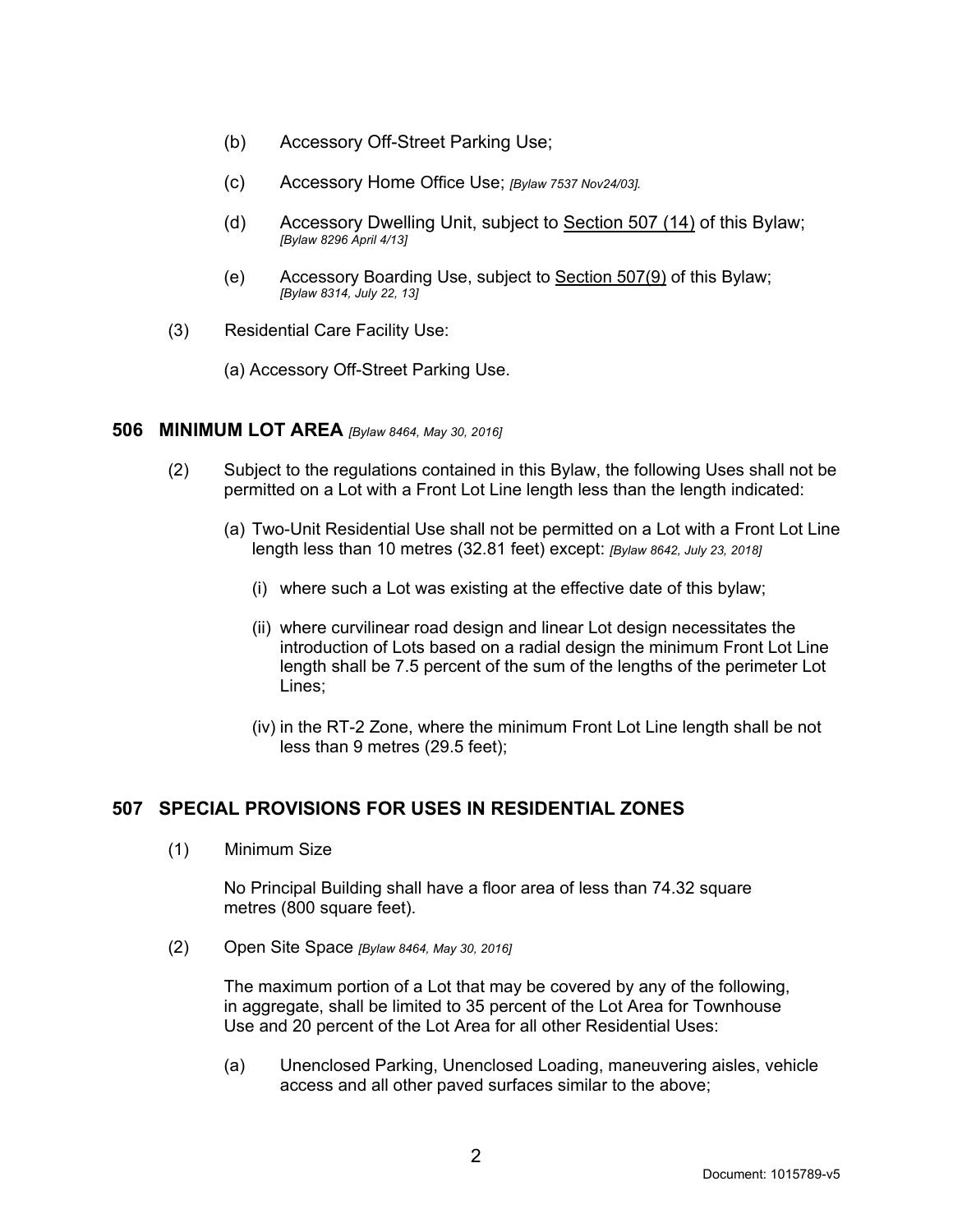- (b) Porches, decks and balconies; and
- (c) Structures except Garden Structures, Greenhouses, Underground Structures and Fences;
- (3) Sunken Patio

A sunken patio is permitted, up to a maximum of 18.6 square metres (200 square feet), for each Dwelling Unit with access located partially or fully below the First Storey of the building; *[Bylaw 8692, February 4, 2019]*

(14) Accessory Dwelling Unit *[Bylaw 8296 April 8/13]*

On a Lot containing an approved Two-Unit Residential Use, an Accessory Dwelling Unit is permitted in each of the approved Dwellings Units provided that:

- (a) it is only permitted where the Dwelling Unit to which it is Accessory is Owner-occupied;
- (b) it is Enclosed within the Principal Building;
- (c) it is not less than 37.16 square metres (400 square feet) in area; nor more than 90 square metres (969 square feet) or 40% of the total Gross Floor Area, whichever is less;
- (d) it is limited to one Accessory Dwelling Unit within a principal Dwelling Unit;
- (e) there is one Accessory Off-Street Parking Space provided for the exclusive use of the Accessory Dwelling Unit as per Part 9 of this Bylaw;
- (f) shall not be stratified as a separate unit as per the Strata Property Act.

#### **509A SIZE, SHAPE AND SITING OF BUILDINGS FOR TWO-UNIT RESIDENTIAL USE IN THE RT-1 ZONE**

Principal Buildings for a Two-Unit Residential Use in the RT-1 Zone:

- (1) shall be limited to one per Lot.
- (2) Gross Floor Area (One-Unit and Two-Unit Residential) *[Bylaw 8464, May 30, 2016]*

(a) combined and in total, shall not exceed the lesser of:

 $(i)$  0.35 times the Lot Area plus 92.9 metres  $(1,000)$  square feet), or

- (ii) 0.5 times the Lot Area; *[Bylaw 8692, February 4, 2019]*
- (b) notwithstanding subsection 509A(2)(a), Basement (One-Unit and Two-Unit Residential) may be excluded from Gross Floor Area (One-Unit and Two-Unit Residential); *[Bylaw 8642, July 23, 2018]*

**Gross Floor Area exclusions can be found under "Definitions"**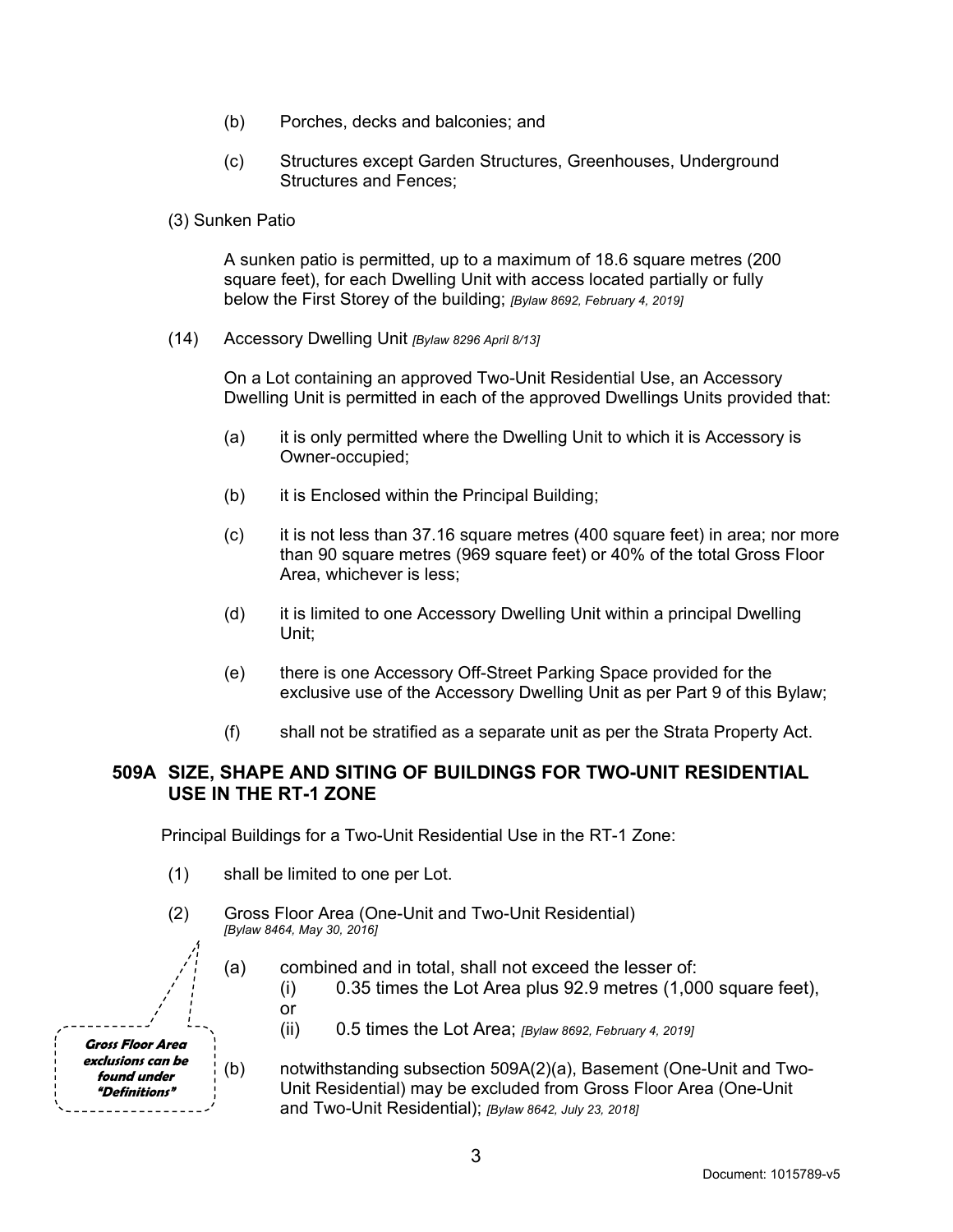| (3)                                                          | Lot Coverage exclusions can be found under "Definitions"<br>Lot Coverage                         |                                                                                                                                                                                                                      |  |  |  |
|--------------------------------------------------------------|--------------------------------------------------------------------------------------------------|----------------------------------------------------------------------------------------------------------------------------------------------------------------------------------------------------------------------|--|--|--|
|                                                              |                                                                                                  | shall not exceed a Lot Coverage of 35%.                                                                                                                                                                              |  |  |  |
| Height exceptions on Page 5<br><b>Building Height</b><br>(4) |                                                                                                  |                                                                                                                                                                                                                      |  |  |  |
|                                                              | (a)                                                                                              | a Principal Building shall not exceed a Top of Plate height of 8 metres (26.2)<br>feet) as measured by the Height Envelope;                                                                                          |  |  |  |
|                                                              | (b)                                                                                              | notwithstanding 509A(4)(a), a Principal Building roof may project above the<br>Top of Plate height to a maximum overall Building Height of 10.1 metres<br>(33.1 feet) as measured by the Height Envelope;            |  |  |  |
|                                                              | (c)                                                                                              | the First Storey of the Principal Building shall be a minimum 0.76 metres<br>(2.5 feet) above the reference grade determined by the Height Envelope if<br>a Basement (One-Unit and Two-Unit Residential) is present. |  |  |  |
| (5)                                                          | Siting                                                                                           |                                                                                                                                                                                                                      |  |  |  |
| shall be sited not less than:                                |                                                                                                  |                                                                                                                                                                                                                      |  |  |  |
|                                                              | (a)                                                                                              | 4.6 metres (15 feet) from the Front Lot Line;                                                                                                                                                                        |  |  |  |
|                                                              | (b)                                                                                              | 8 metres (26.2 feet) or 0.35 times the Lot depth, whichever is greater,<br>from the Rear Lot Line;                                                                                                                   |  |  |  |
|                                                              | (c)                                                                                              | 1.2 metres (4 feet) from the Interior Side Lot Line;                                                                                                                                                                 |  |  |  |
|                                                              | (d)                                                                                              | 3.048 metres (10 feet) or 0.2 times the Lot width, whichever is less, from<br>the Exterior Side Lot Line.                                                                                                            |  |  |  |
|                                                              | 509B SIZE, SHAPE AND SITING OF BUILDINGS FOR TWO-UNIT RESIDENTIAL<br><b>USE IN THE RT-2 ZONE</b> |                                                                                                                                                                                                                      |  |  |  |
| (1)                                                          |                                                                                                  | shall be limited to one per Lot.                                                                                                                                                                                     |  |  |  |

- (2) Gross Floor Area (One-Unit and Two-Unit Residential)
	- (a) combined and in total, shall not exceed 0.50 times the Lot Area; and
	- (b) notwithstanding subsection 509B(2)(a), Basement (One-Unit and Two-Unit Residential) may be excluded from Gross Floor Area (One-Unit and Two-Unit Residential); *[Bylaw 8642, July 23, 2018]*

**Gross Floor Area exclusions can be found under "Definitions"**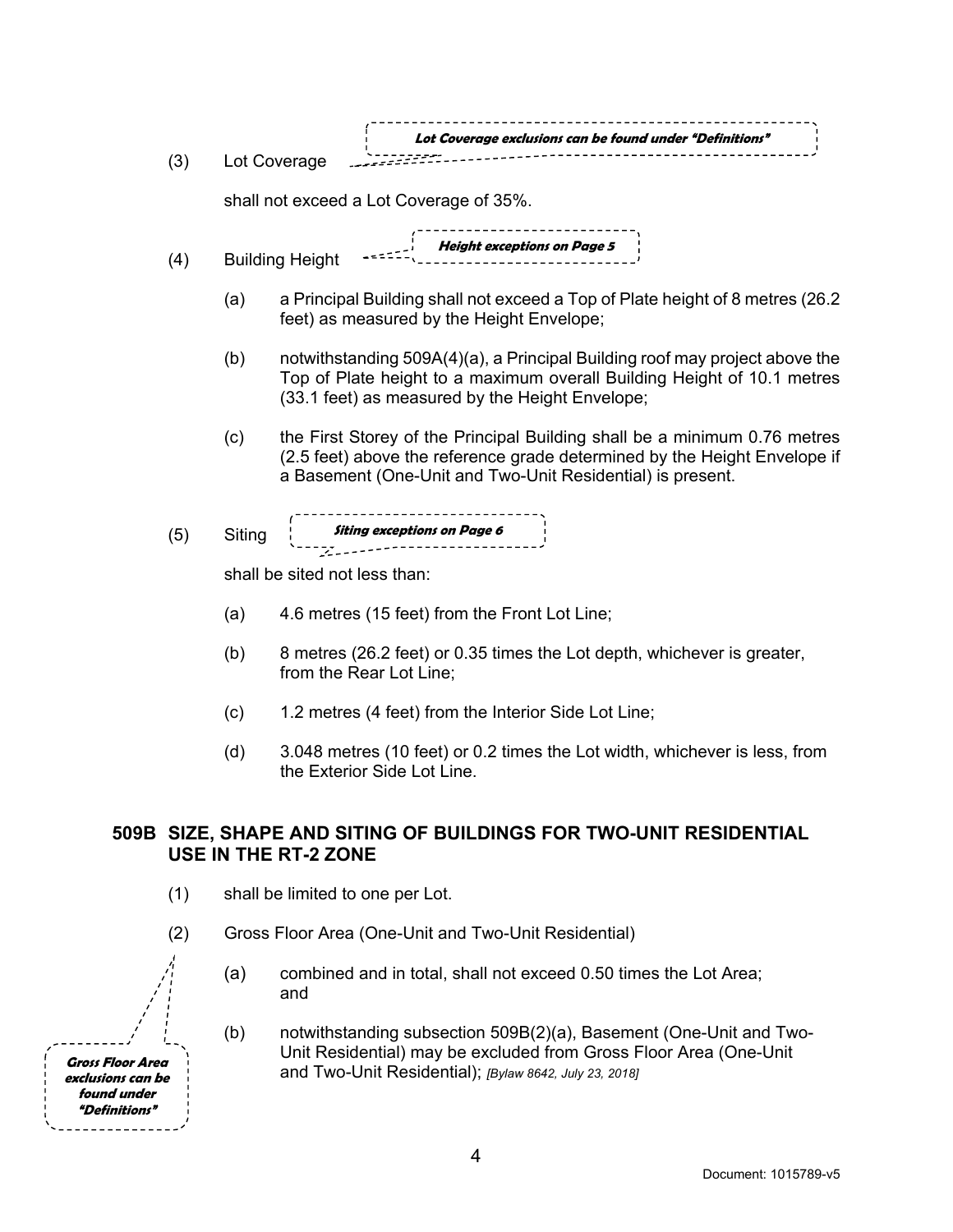| (3) |                                                                      | Lot Coverage            | Lot Coverage exclusions can be found under "Definitions"                                                                                                                                                                          |  |  |  |
|-----|----------------------------------------------------------------------|-------------------------|-----------------------------------------------------------------------------------------------------------------------------------------------------------------------------------------------------------------------------------|--|--|--|
|     |                                                                      | Lot Coverage.           | together with Accessory Buildings shall not exceed a Lot Coverage of 50<br>per cent. For the purpose of this section Accessory Structures to shelter<br>Accessory Off-Street Parking Uses shall be included in the calculation of |  |  |  |
| (4) | $\overline{z}$ Height exceptions on Page 5<br><b>Building Height</b> |                         |                                                                                                                                                                                                                                   |  |  |  |
|     | (a)                                                                  |                         | a Principal Building shall not exceed a Top of Plate height of 8 metres (26.2)<br>feet) as measured by the Height Envelope;                                                                                                       |  |  |  |
|     | (b)                                                                  |                         | notwithstanding 509B(4)(a), a Principal Building roof may project above the<br>Top of Plate height to a maximum overall Building Height of 10.1 metres<br>(33.1 feet) as measured by the Height Envelope;                         |  |  |  |
|     | (c)                                                                  |                         | the First Storey of the Principal Building shall be a minimum 0.76 metres<br>(2.5 feet) above the reference grade determined by the Height Envelope if<br>a Basement (One-Unit and Two-Unit Residential) is present.              |  |  |  |
| (5) | Siting                                                               |                         | <b>Siting exceptions on Page 5</b><br>-----------------------------------                                                                                                                                                         |  |  |  |
|     | shall be sited not less than:                                        |                         |                                                                                                                                                                                                                                   |  |  |  |
|     | (a)                                                                  |                         | 4.6 metres (15 feet) from the Front Lot Line;                                                                                                                                                                                     |  |  |  |
|     | (b)                                                                  | from the Rear Lot Line; | 8 metres (26.2 feet) or 0.35 times the Lot depth, whichever is greater,                                                                                                                                                           |  |  |  |
|     | (c)                                                                  |                         | 1.2 metres (4 feet) from the Interior Side Lot Line;                                                                                                                                                                              |  |  |  |

(d) 3.048 metres (10 feet) or 0.2 times the Lot width, whichever is less, from the Exterior Side Lot Line.

#### **409 HEIGHT EXCEPTIONS** *[Bylaw 8464, May 30, 2016]*

The Heights of Buildings and Structures permitted elsewhere in this Bylaw may be exceeded for:

- (4) Monuments, chimney and flag poles, lighting poles, elevator shafts, utility poles, and posts,
- (6) Roof thickness in excess of 0.3 metres (1 foot) provided that the excluded roof thickness is required to achieve compliance with the BC Energy Step Code, Passive House energy standard or other enhanced energy performance standard; *[Bylaw 8642, July 23, 2018]*
- (7) Solar Collectors to a maximum of: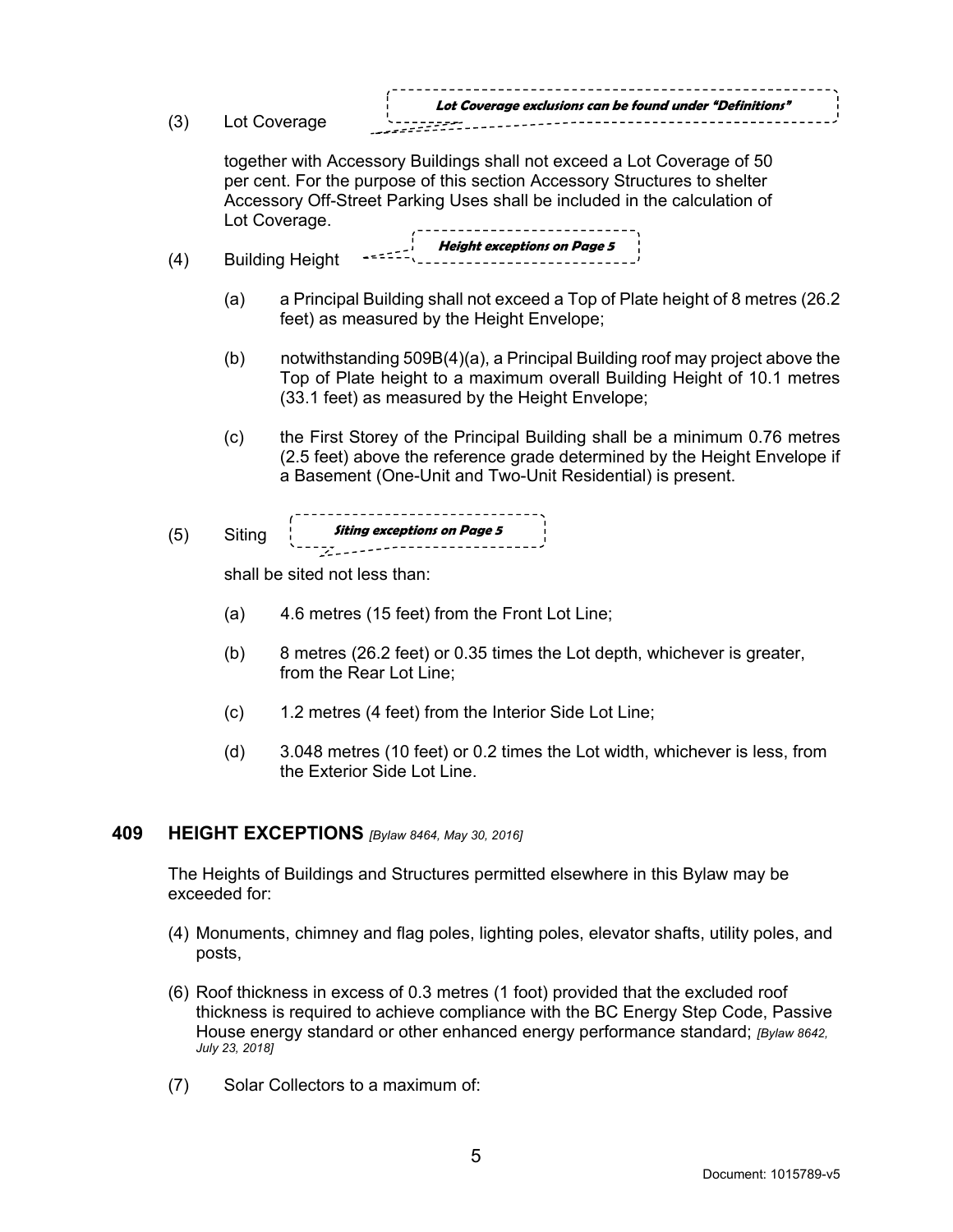- (a) 1.2 metres (4 feet) for Buildings for One-Unit Residential Use provided that the installation:
	- (i) does not shade an existing Solar Collector or properties on January 21<sup>st</sup> at noon, any more than would the structure built to the maximum permitted elsewhere in the Bylaw;
	- (ii) projects no greater than 1.2 metres (4 feet) above a flat roof; and
	- (iii) projects no greater than 0.3 metres (1 foot) above a pitched roof.
- (b) 1.8 metres (6 feet) for Buildings for all other Principal Uses provided that the installation:
	- $(i)$  is set back a minimum of 1.8 metres (6 feet) from the roof edge for all portions of the Solar Collector that project over 1.2 metres (4 feet) above the roof;
	- (ii) projects no greater than 3 metres (10 feet) above a flat roof; and
	- (iii) projects no greater than 0.3 metres (1 foot) above a pitched roof;
- (8) Green Roofs to a maximum of:
	- (a) 0.5 metres (1.5 feet) for Buildings for One-Unit Residential Use, provided the installation is limited to a depth of 0.5 metres (1.5 feet);
	- (b) 0.5 metres (1.5 feet) for Buildings for all other Principal Uses provided the installation is an extensive green roof and covers no less than 50 percent of the roof area;
	- (c) 1.1 metres (3.5 feet) for Buildings for all other Principal Uses provided the installation is an intensive green roof and covers no less than 25 percent of the roof area;

# **410 SITING EXCEPTIONS**

**(1)** Siting Exceptions for Two Unit Residential Zones

For development in the RT-1 and RT-2 zones, the following siting exceptions shall apply: *[Bylaw 8521, December 12, 2016]*

- (a) Exterior Wall thickness in excess of 0.165 metres (6.5 inches) provided:
	- (i) a maximum exclusion of 0.25 metres (9.8 inches); and
		- (ii) the excluded wall thickness is utilized for the provision of insulating materials and/or for the protection against wind, water and vapour; *[Bylaw 8464, May 30, 2016]*
- (b) Where eaves, cornices, leaders, gutters, canopies or Sunlight Control Projections project beyond the face of the Principal Building, the minimum distance to an abutting Lot Line as permitted elsewhere in this Bylaw may be reduced by:
	- i) 0.46 metres (1.5 feet) from an abutting Interior Side Lot Line;
	- ii) 1.524 metres (5.0 feet) from an abutting Exterior Lot Line;
	- iii) 2.13 metres (7 feet) from an abutting Front or Rear Lot line. *[Bylaw 7537 November 24/03]*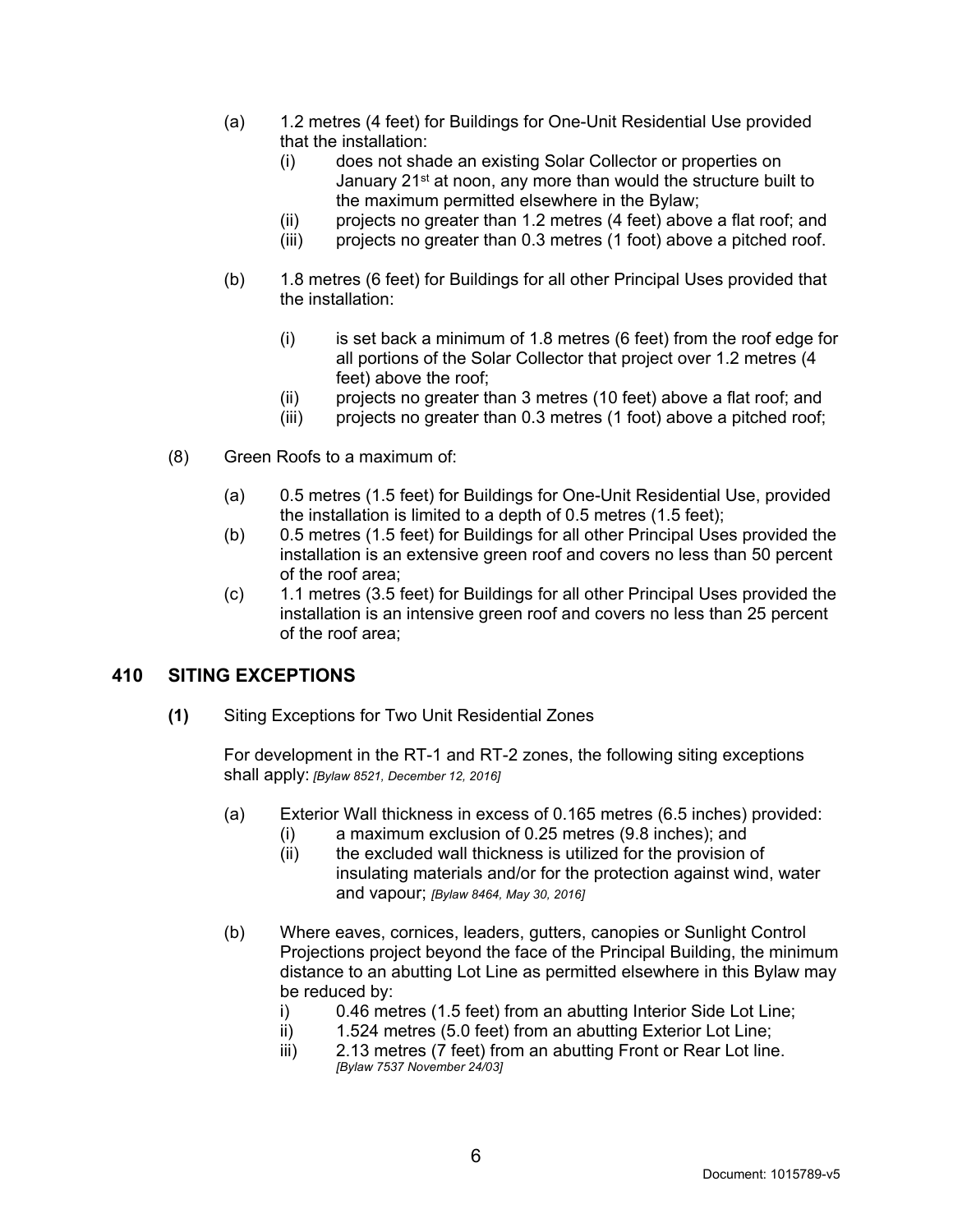- (c) Where chimneys project beyond the face of the Principal Building, the minimum distance to an abutting Lot Line as permitted elsewhere in this Bylaw may be reduced by:
	- i) 0.46 metres (1.5 feet) from an abutting Interior Side Lot Line; *[Bylaw 8642, July 23, 2018]*;
	- ii) 0.762 metres (2.5 feet) from an abutting Front, Rear or Exterior Lot Line; *[Bylaw 8642, July 23, 2018]*;
- (d) Where Bay Windows project beyond the face of the Principal Building, the minimum distance to an abutting Lot Line as permitted elsewhere in this Bylaw may be reduced by:
	- ii) 0.915 metres (3.0 feet) from an abutting Front, Rear, or Exterior Lot Line;
- (e) Where Unenclosed balconies, Unenclosed Porches or steps project beyond the face of the Principal Building, the minimum distance to an abutting Lot Line as permitted elsewhere in this Bylaw may be reduced by:
	- i) 0.46 metres (1.5 feet) from an abutting Interior Side Lot Line;
	- ii) 1.524 metres (5.0 feet) from an abutting Exterior Lot Line; *[Bylaw 8418 June 15/15]*
	- iii) 2.13 metres (7 feet) from an abutting Front or Rear Lot Line; *[Bylaw 7537 November 24/03]*
- (f) Where eaves *or gutters [Bylaw 7481 May5/03]* project beyond the face of an Accessory Building, the minimum distance to an abutting Lot Line as permitted elsewhere in this Bylaw may be reduced by:
	- i) 0.457 metres (1.5 feet) from an abutting Interior Side Lot Line;
	- ii) 1.219 metres (4.0 feet) from an abutting Front, Rear, or Exterior Lot Line;
- (g) An Underground Structure may be sited in any portion of a Lot with the exception of any portion of the Lot within a Special Setback scheduled in Section 411 of this Bylaw. *[Bylaw 8464, May 30, 2016]*
- (h) Where a Green Wall or a Solar Collector projects beyond the face of the Principal Building or Accessory Building, the minimum distance to an abutting Lot Line as permitted elsewhere in this Bylaw may be reduced to that required by the British Columbia Building Code, as amended from time to time; *[Bylaw 8391 October 27/14]*
- (i) Where exterior ramps, lifts or similar mobility and/or accessibilityenhancing equipment project beyond the face of the Principal Building, the minimum distance to an abutting Lot Line as permitted elsewhere in this Bylaw may be reduced by: *[Bylaw 8642, July 23, 2018]* (i) 0.46 metres (1.5 feet) from an abutting Interior Side Lot Line;
	- (ii) 1.52 metres (5.0 feet) from an abutting Exterior Lot Line;
	- (iii) 2.13 metres (7 feet) from an abutting Front or Rear Lot Line;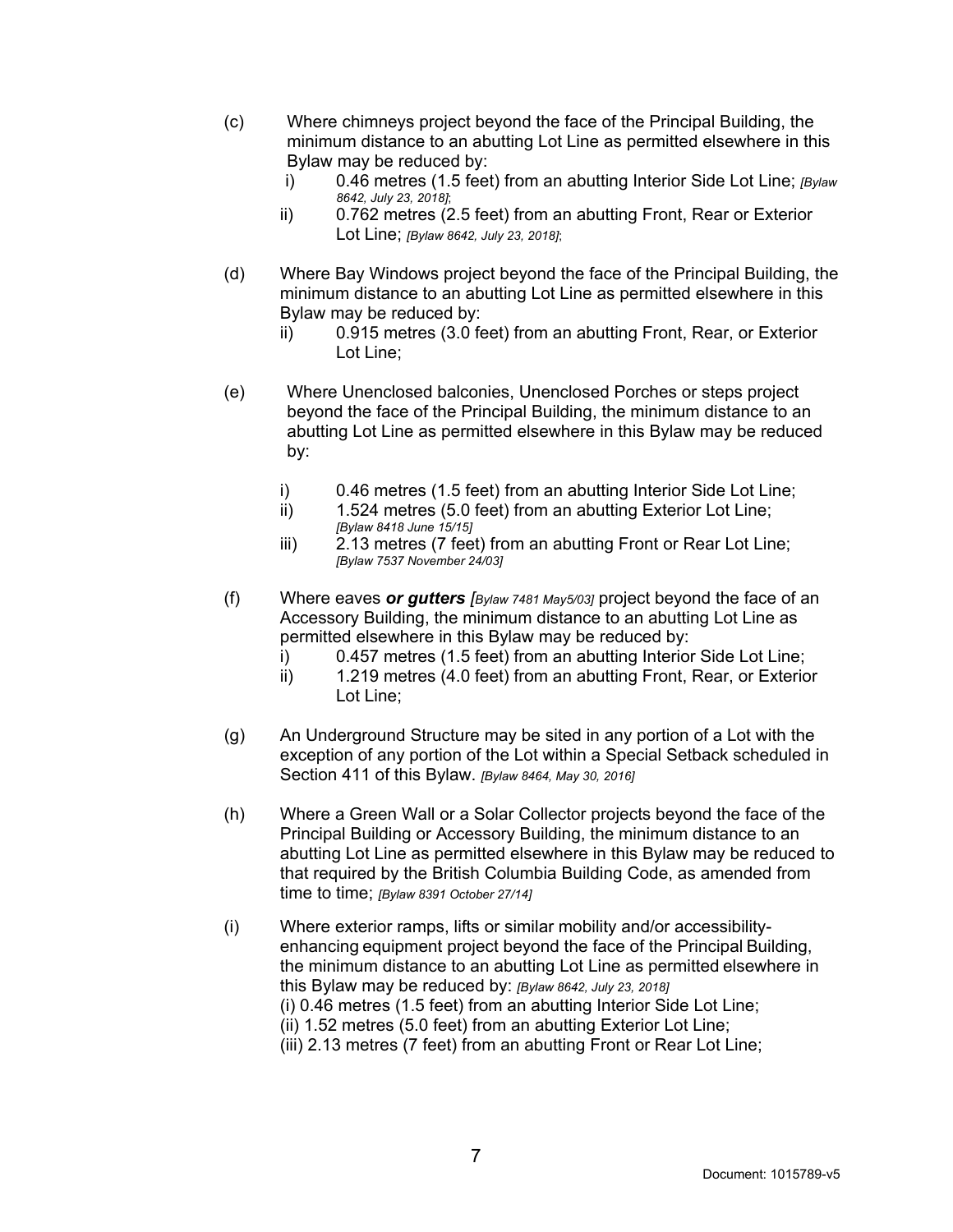#### **514 SIZE, SHAPE AND SITING OF ACCESSORY BUILDINGS**

**e.g. Shed, Detached garage or carport**

Accessory Buildings in all Residential zones, except in the RC Comprehensive Residential Zones:

(1) Floor Area *[Bylaw 8464, May 30, 2016]*

The total floor area for all Accessory Buildings on the Lot shall not exceed the lesser of 0.1 times the Lot Area or 55.7 square metres (600 square feet) except:

- (a) when accessory to a Two-Unit Residential Use, shall not exceed the lesser of 0.13 times the Lot Area or 81.8 square metres (880 square feet);
- (2) Height

shall not exceed a maximum height of 3.658 metres (12 feet) from the Building Grades at the Rear Lot Line, except that where the roof slope exceeds a 4 in 12 pitch, the maximum height permitted shall be 4.57 metres (15 feet). *[Bylaw 7537 November 24/03]* 

(3) Floor Levels

Floor levels shall be limited to a single floor level except when the Building is accessory to a One-Unit Residential Use, in which case a Cellar (Accessory Building) is permitted subject to Section 514(6). *[Bylaw 8459, May 2, 2016]*

(4) Siting

shall be sited behind the front face of the Principal Building, and when exceeding 10.0 square metres (107.6 square feet) in area, shall be sited in the rear 25% of the Lot depth, measured from the Rear Lot Line.

- (5) Shall be sited not less than:
	- (a) 1.22 metres (4 feet) from the Rear Lot Line;
	- (b) 3.048 metres (10 feet) from an Exterior Side Lot Line;
	- (c) 3.048 metres (10 feet) from a Principal Building on the Lot;
	- (e) 0.61 metres (2 feet) from the Interior Side Lot Line.
	- (f) 4.57 metres (15 feet) from the intersection of the Lot lines along two Streets, or a Street and a Lane or two Lanes;
	- (g) In the RT-1, RT-1A, RT-2 and RT-3 zones, solid walled Accessory Buildings may not obstruct more than 70% of the linear distance constituting the rear lot line. *[Bylaw 8521, December 12, 2016]*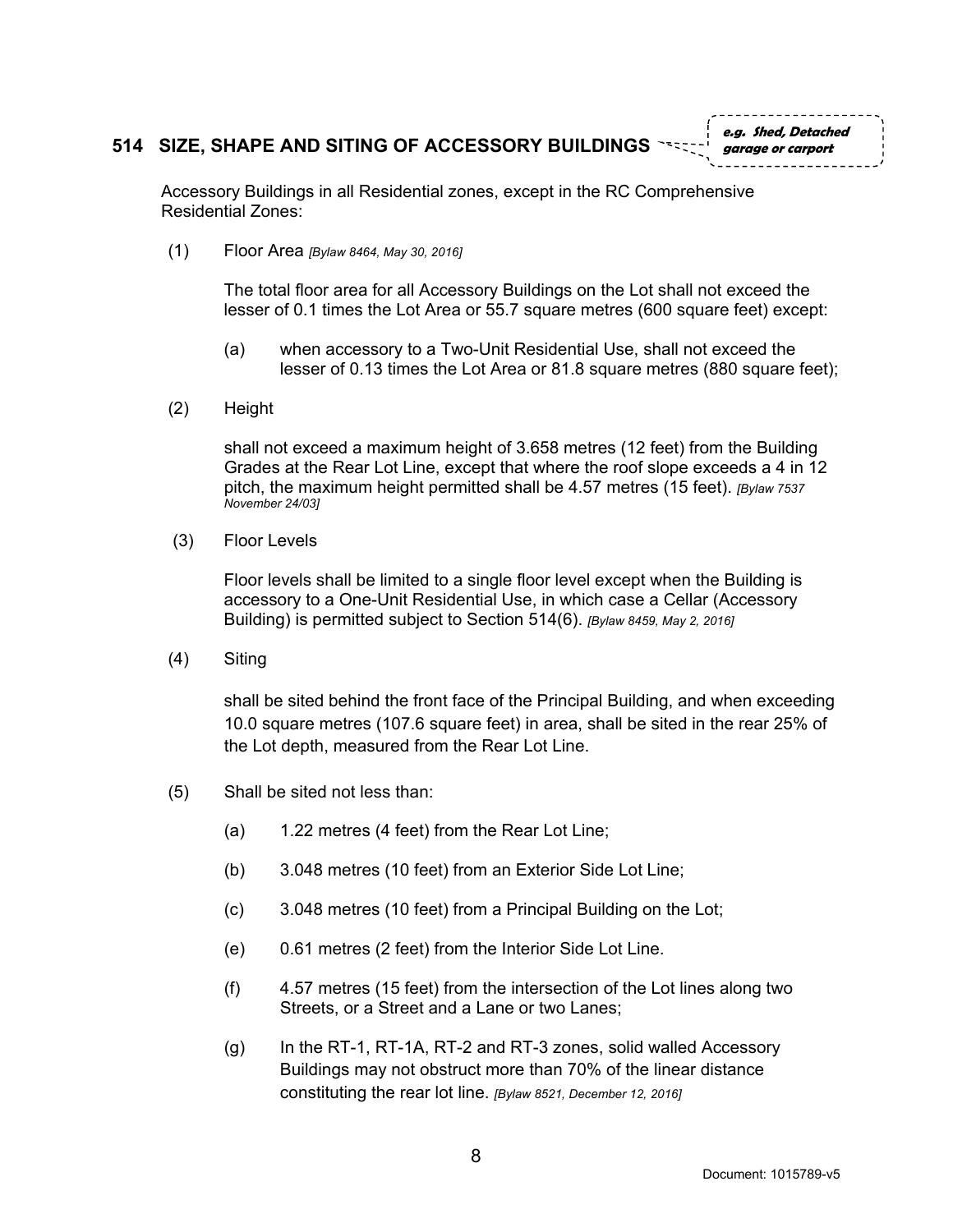#### **412 SIZE, SHAPE AND SITING OF ACCESSORY STRUCTURES IN ONE-UNIT AND TWO-UNIT RESIDENTIAL ZONES**

Except as otherwise provided for in this Bylaw, Accessory Structures including Fences but excluding trees and plant material:

(1) Height

shall not exceed a Height of 3.658 metres (12 feet);

- (2) Siting
	- (a) when not exceeding 1.22 metres (4 feet) in Height may be sited on any portion of the Lot;
	- (b) when not exceeding 1.524 metres (5 feet) in Height may be sited on any portion of a Lot with a Chile Care Use; *[Bylaw 8267 Nov26/12]*
	- (c) when not exceeding 1.829 metres (6 feet) in Height may be sited to the rear of the front face of a Principal Building on the Lot;
	- (d) when exceeding 1.829 metres (6 feet) in Height shall be sited in accordance with the required distances from Lot lines for Principal Buildings in the zone in which it is located;
	- (e) in the case of any Structure over 0.914 metres (3.0 feet) in Height,
		- (i) shall not be sited within 4.57 metres (15 feet) of the intersection of the Lot lines along two Streets, or along a Street and a Lane, or along two Lanes;
		- (ii) shall provide vision clearance from driveways in accordance with Section 906(4)(h);
	- (f) notwithstanding the regulations under Subsections 412 (2) (b) and (c), a Trellis or a gazebo with no waterproof roof, up to 2.438 metres (8 feet) in Height, may be sited anywhere on the Lot.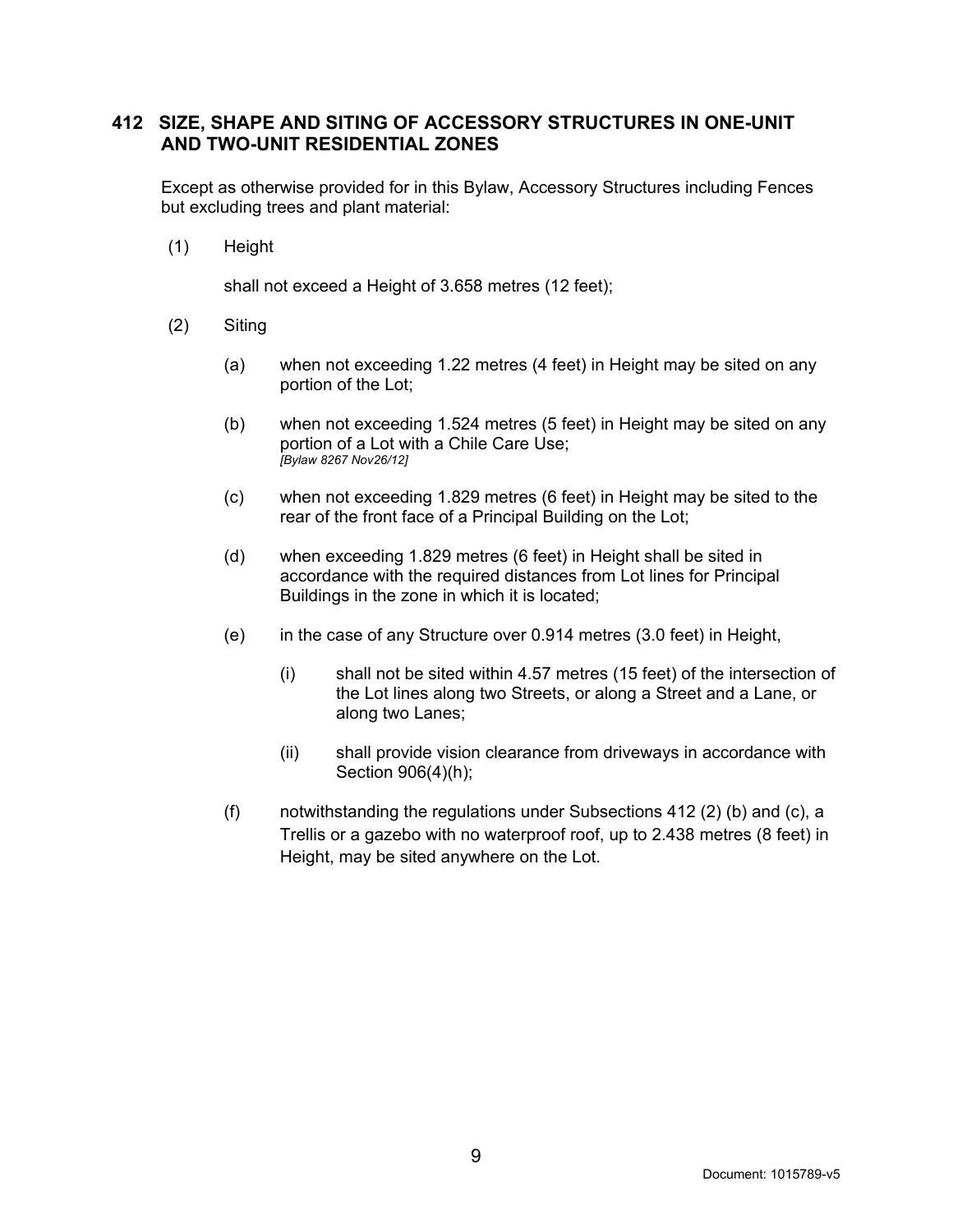# **906 GENERAL PARKING AND ACCESS REGULATIONS**

- (1) Parking and access regulations in Section 906 apply to all zones unless otherwise specified in this Bylaw;
- (2) A Parking Space and maneuvering aisle shall comply with the dimensions and regulations shown in Figure 9-2;
- (3) Parking Design Standards *[Bylaw 8464, May 30, 2016]*
	- (a) Parking Space dimensions
		- (i) Parking Space shall be not less than:
			- a. 2.50 metre (8.2 foot) width;
			- b. 5.49 metre (18 foot) length;
		- (ii) notwithstanding  $906(3)(a)(i)$ , a maximum of 35% of the required Parking Spaces may be provided as small car parking spaces that meet the following standards:
			- a. 2.44 metre (8 foot) width;
			- b. 4.65 metres (15.25 foot length;
			- d. each Parking Space is clearly marked "SMALL CAR ONLY"
	- (c) Parking Space setbacks and projections

A Parking Space shall be:

- (i) setback a minimum of 0.3 metres (1 foot) from a Lot Line common to a Lot and a Street or lane with the exception of a laneway Parking Space; and
- (iii) free of any column projection;
- (f) Parking area lighting

Parking areas shall be illuminated only with shielded lighting so that:

- (i) direct rays of light so not fall on an adjacent Lot; and
- (ii) glare does not impact motorists on adjacent Streets or Lanes.
- (4) Access Points, Driveway Slope and Vision Clearance
	- (a) A driveway in this Bylaw includes all required access to Parking and Loading Spaces;
	- (b) Vehicular access Standards and Specifications

Vehicular access off a Street shall be designed to conform with the standards and specifications of the Subdivision and Development Control Bylaw;

(c) Limitation of Access

Subject to Section 906(4)(g) of this Bylaw: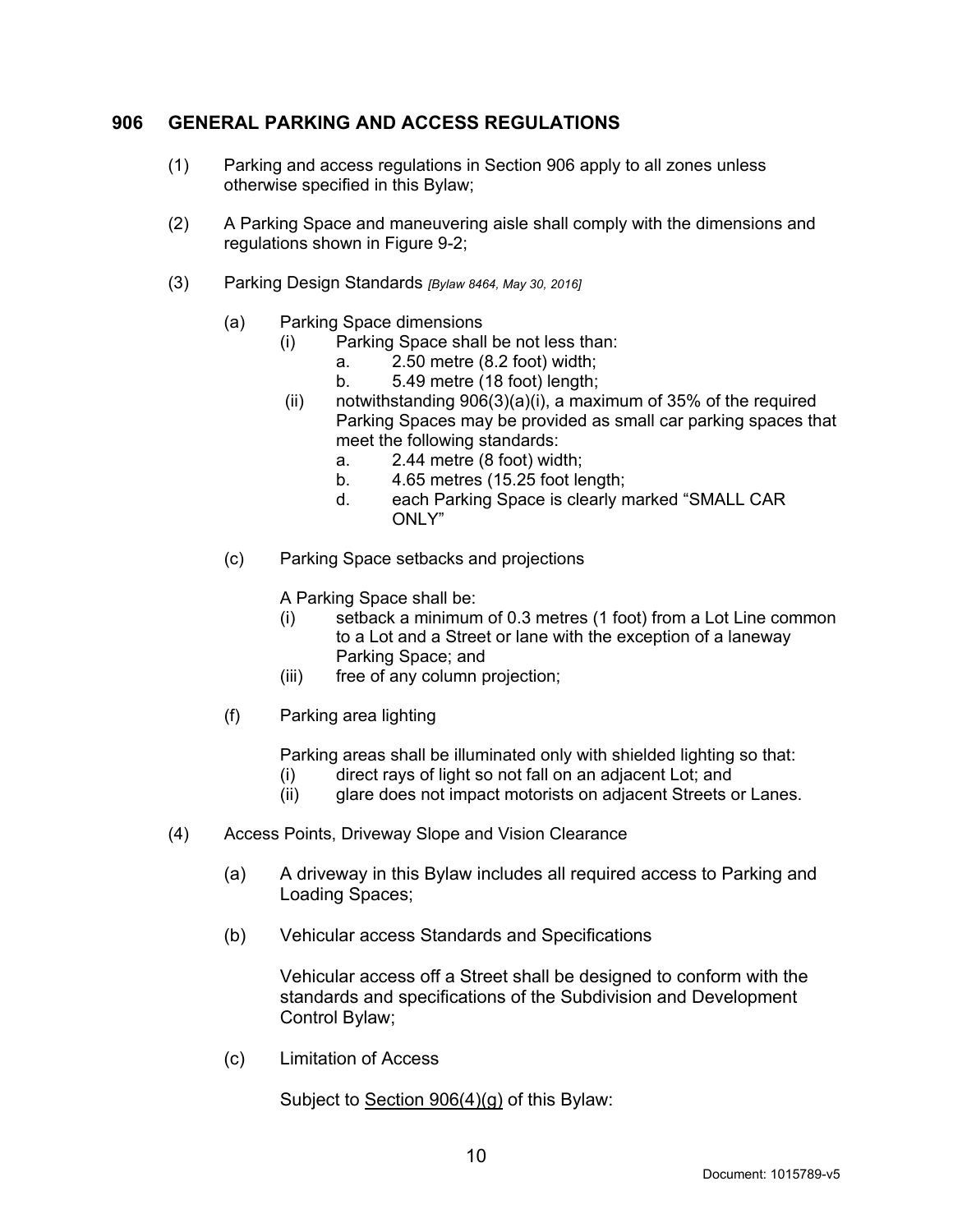- (i) for a Lot abutting on both an opened Street and an opened lane, vehicular access shall be from the lane. No access will be permitted from the Street;
- (ii) for a Lot abutting on two streets of different classifications, as defined in the Subdivision and Development Control Bylaw, vehicular access shall be located off the Street of the lower classification;
- (d) Stall Access Directly from Lane *[Bylaw 8464, May 30, 2016]*

Access to individual Parking Spaces located directly off a Lane, with the exception of laneway Parking Spaces, shall only be permitted in:

- (i) One-Unit, Two-Unit Residential zones; and
- (iv) Shared Vehicle Parking Space in any zone subject to the approval of the City Engineer.
- (e) Lane Dedication

Vehicular access may be obtained from a Lane providing the Lot in question has had deducted from it the required or proportionate dedication to the Lane road allowance, and the Lane has in turn a point of access and egress to an opened road allowance. Direct Parking access to or from a Lane will not be permitted in any zone, unless to a dedicated and opened lane;

(f) Setbacks from Intersections:

All driveway crossings providing ingress and egress to a Parking or Loading area shall be located at a minimum distance of 7.62 metres (25 feet) from the point of intersection of two streets, or 4.52 metres (15 feet) from the point of intersection of two lanes, or of a Street and a lane, when such road allowances intersect at an interior angle of 135 degrees or less;

(g) Relaxation of driveway Standards and Crossing Locations

Notwithstanding any other provision in this Bylaw, alternate driveway widths or locations of crossings may be permitted by the City Engineer where, in his opinion:

- (i) the grade of the Lot exceeds 20%, or the driveway slopes are excessive for safe driving, or
- (ii) vehicular access from a Lane or Street is unavailable, or
- (iii) extraordinary traffic conditions so require or allow, or
- (h) Vision Clearance at Driveway Intersections

Driveways shall provide an unobstructed view of pedestrians and traffic where such driveways intersect a street. Notwithstanding Principal or Accessory Buildings otherwise permitted in this Bylaw, no Structure or landscaping except high-branched trees shall exceed 0.914 metres (3 feet) in Height within the area Bounded By the driveway, the Lot line, and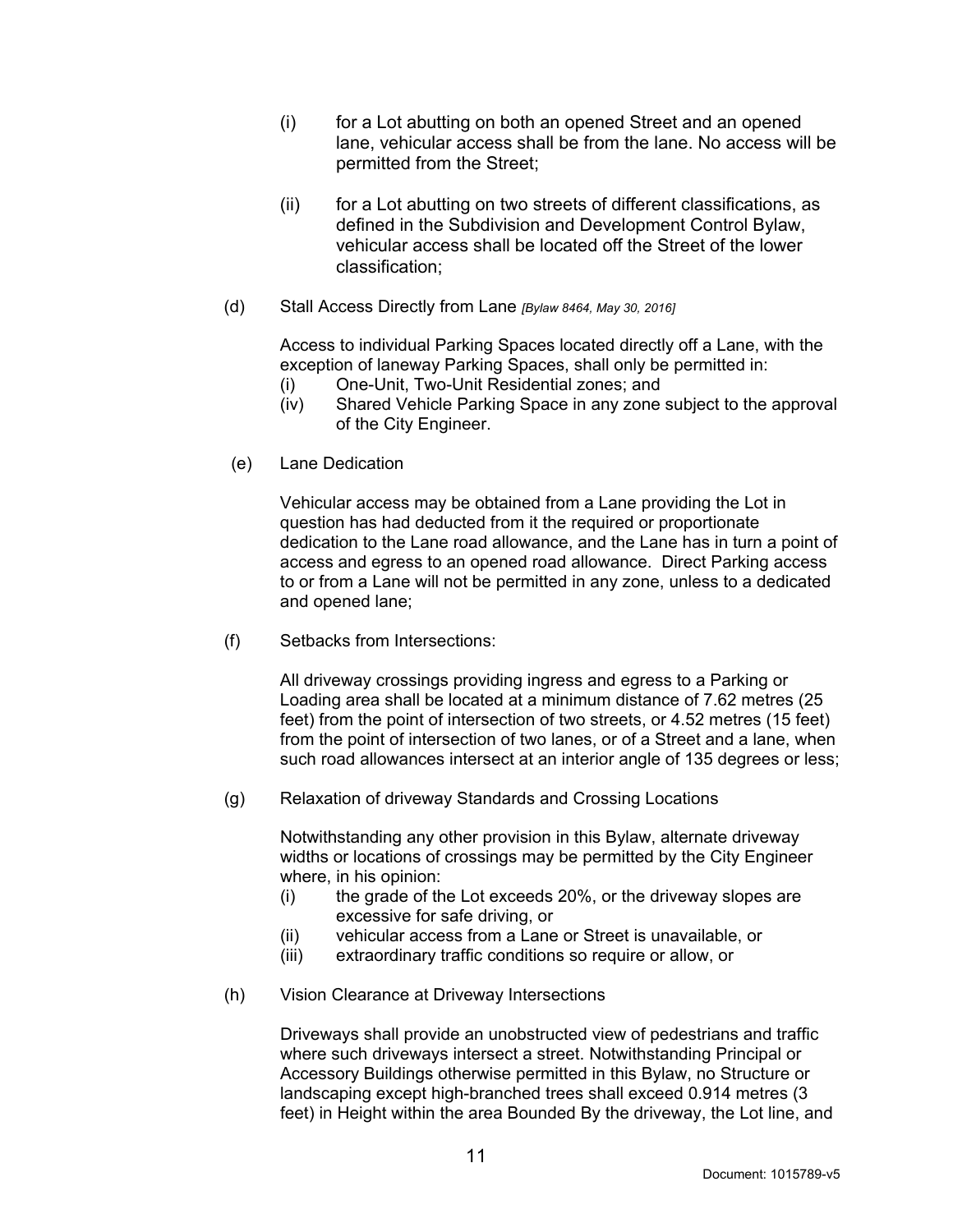a line joining points along said lines 4.572 metres (15 feet) from their point of intersection;

- (i) Driveway Slope
	- (i) No driveway ramp shall exceed a slope of 10% (1:10) in the first 6.096 metres (20 feet) from the property line
	- (ii) The maximum allowable slope between a garbage storage area and pick-up point is 1%.
- (k) Crossfalls

The maximum allowable crossfall in a Parking area is 5%;

#### **FIGURE 9-3**

# **Minimum Parking Provision by Class of Building**

| One-Unit Use, or a Two-Unit Use, or an<br>Accessory One-Unit Use.                                                                                                                | 1 space per Dwelling Unit        |
|----------------------------------------------------------------------------------------------------------------------------------------------------------------------------------|----------------------------------|
| Accessory Coach House Use,<br>Accessory Secondary Suite Use,<br>or both Accessory Coach House Use and<br><b>Accessory Secondary Suite Use</b><br>[Bylaw 8529, February 27, 2017] | 1 space                          |
| <b>Accessory Dwelling Unit</b>                                                                                                                                                   | SDaCC /Bylaw 8296 April 8, 2013] |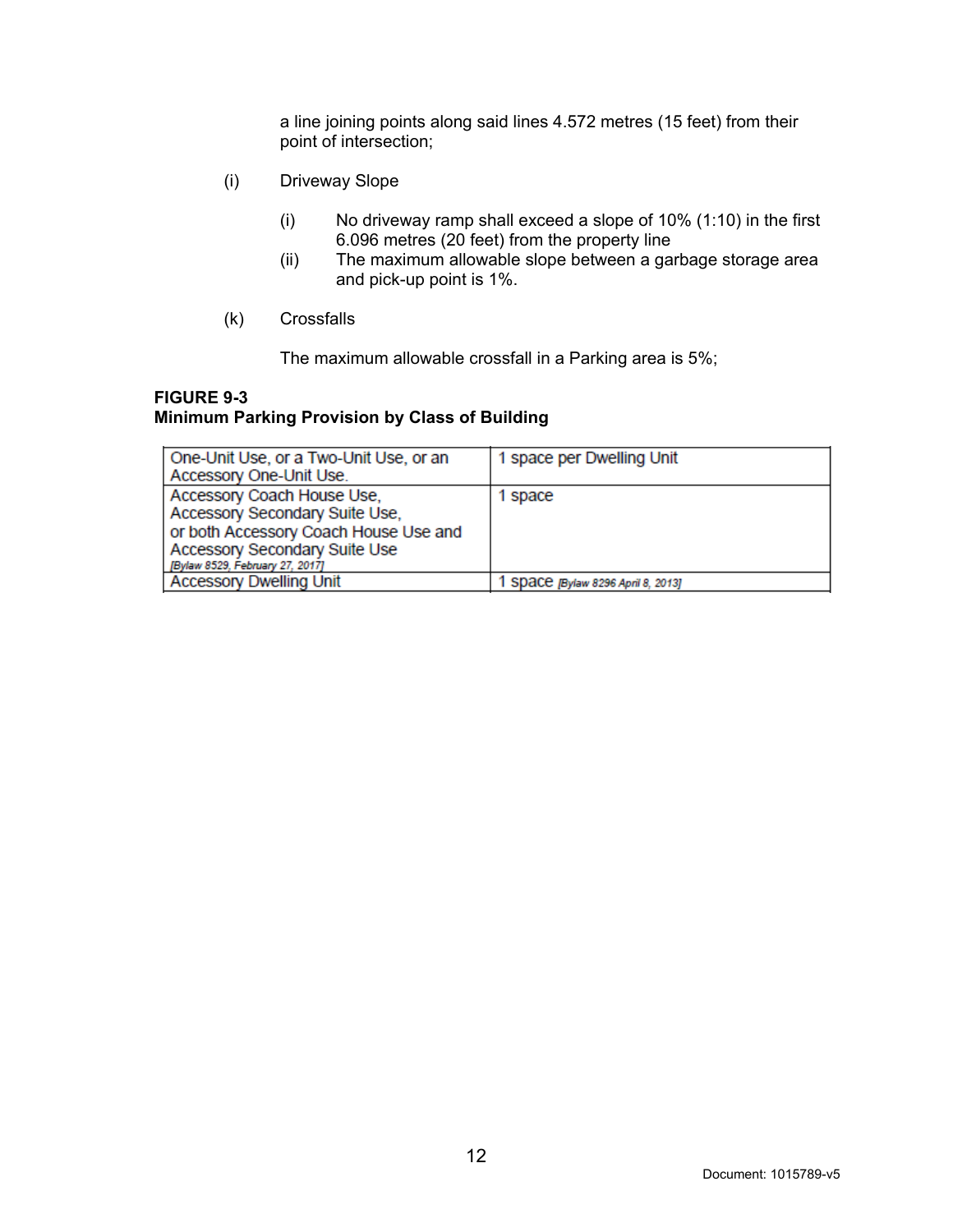#### **DEFINITIONS:**

**"Accessory Bed and Breakfast Use"** means an Accessory Use to a One*-*Unit *[Bylaw 7481 May 5/03]* Residential Use providing temporary accommodation for tourists where the room rate includes breakfast provided on the Premises;

**"Accessory Boarding Use"** means an Accessory Use to a *[Bylaw 8314 July 22, 2013]* Residential Use where a Building includes one or more Sleeping Units or bedrooms for the accommodation of boarders with or without meals;

**"Accessory Coach House Use"** means a detached non-stratified residential use accessory to a One-Unit Residential Use that may contain a toilet, bathroom, sleeping and living areas and cooking facilities subject to the provision of Section 507(13) of the Bylaw.

**"Accessory Hen Keeping"** means of keeping hens subject the "Small Creature Limitation Bylaw, 2012, No. 8251" as amended from time to time.

**"Accessory Home Occupation Use"** means a Use Accessory to a Residential Use where the householder carries on an occupation or practices a profession; excludes *automobile servicing and repair,* Escort Service Use, but includes private schools and Child Care Use; *[Bylaw 7290 April 4/01]*

**"Accessory Home Office Use"** shall mean an Accessory Home Occupation Use Limited to a resident who practices a profession or conducts a business that does not include any manufacturing, producing, assembling or servicing of goods or things nor the operation of any machines other than standard office equipment; *[Bylaw 7290 April 4/01]*

**"Accessory Off-Street Parking Use"** means an Accessory Use providing for the Parking needs generated by a permitted Use on the same Lot; includes Parking Spaces and turning areas for access to such spaces and is limited to the Parking of vehicles for a maximum period of seventy-two hours;

**"Accessory Secondary Suite Use"** means an attached non-stratified residential use accessory to a One-Unit Residential Use that may contain a toilet, bathroom, sleeping and living areas and cooking facilities subject to the provision of Section 507(11) of the Bylaw. *[Bylaw 8529, February 27, 2017]*

"Accessory Use" means a Use customarily incidental to a Principal Use located on the same Lot.

**"Basement (Accessory Coach House Use)"** means non-habitable storage space directly below the First Storey of an Accessory Coach House, without windows or plumbing, except for plumbing directly servicing mechanical equipment, the area of which does not exceed the area of the First Storey, and where Cooking Facilities are prohibited; *[Bylaw 8642, July 23, 2018] [Bylaw 8692, February 4, 2019]*

"Basement (One-Unit and Two-Unit Residential)" means the space directly below the First Storey of a Principal Building in a One-Unit or Two-Unit Residential Use, partially below grade, and the area of which does not exceed the area of the First Storey; *[Bylaw 8642, July 23, 2018]*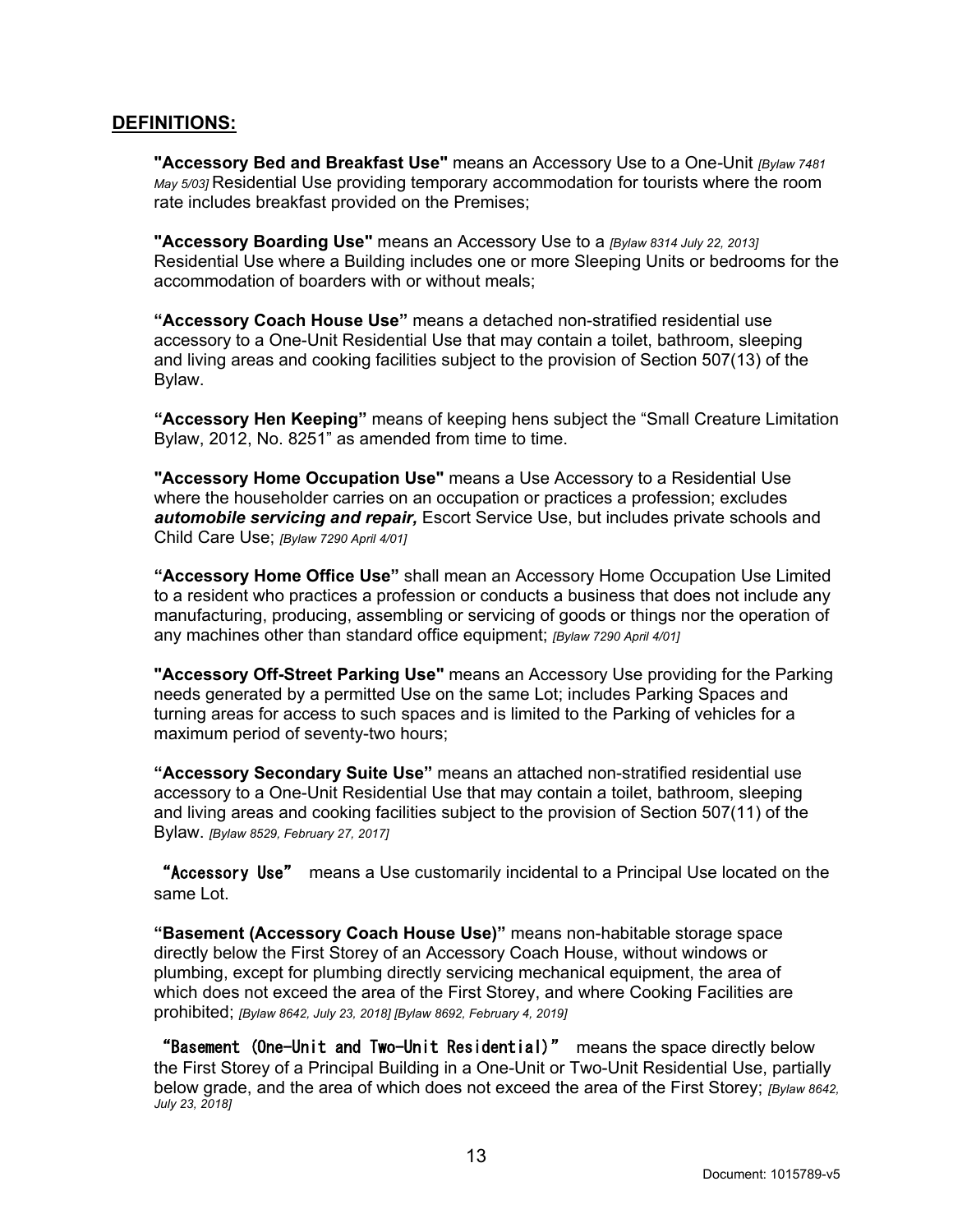**"Bay Window"** means a rectangular, curved, or polygonal window, or a group of windows which is cantilevered from the Building wall as illustrated in Figure 2-1, and is more than 50% glazed on *the largest [Bylaw 7537 November 24/03]* exterior side;

**"Building"** means a Structure wholly or partly Enclosed by a roof or roofs supported by walls or columns and Used For the shelter or accommodation of persons, animals, chattels, or things;

**"Building, Accessory"** means a secondary Building Used for an Accessory Use;

**"Building Grades"** means the elevations of the points of intersection of the Front and Rear Lot Lines with the side Lot lines, as determined by a British Columbia Land Surveyor *or the City Engineer. In the event of a conflict between the grades, the Building Grades provided by the City Engineer shall take precedence; [Bylaw 6935 September 22/97]*

**"Building, Principal"** means a main Building, the major floor level or the majority of the floor space of which is Used For a permitted Principal Use;

"**Cellar"** means the space directly below the First Storey, the lower floor of which is more than 1.52 metres (5 feet) below Average Grade and the area of which does not exceed the area of the First Storey; *[Bylaw 8464, May 30, 2016]*

"Cellar (Accessory Building)" means an unheated and unfinished space between two floor levels of an Accessory Building, without windows or plumbing, the lower floor of which is directly below the floor above, where Cooking Facilities are prohibited. *[Bylaw 8459, May 2, 2016]*

"Coach House, Accessory" means a secondary Building used for an Accessory Coach House Use subject to the provisions of Section 509 and Section 507(12) of this Bylaw.

**"Crawl Space"** means the lowest floor area of a structure, with a floor to ceiling height of less than 1.2m, and a distance of either:

- (1) 1.7m or less, measured from the underside of the supporting joist or structural slab directly above, to the underside of the adjacent exterior load bearing footing, excluding minimum required stepping of footings as required by the British Columbia Building Code;
- (2) 1.2m or less, measured from the underside of the supporting joist or structural slab directly above, to the surface of a permanent 6 inch thick slab, reinforced with a minimum of 6x6x#6 steel mesh, placed on fill compacted to 90% proctor;

and with no exterior or interior glazing, and accessed by not more than one hatchway per crawlspace, which may be a maximum of 1219mm (48 inch) by 1219mm (48 inch)*. [Bylaw 7422 September 16/02]*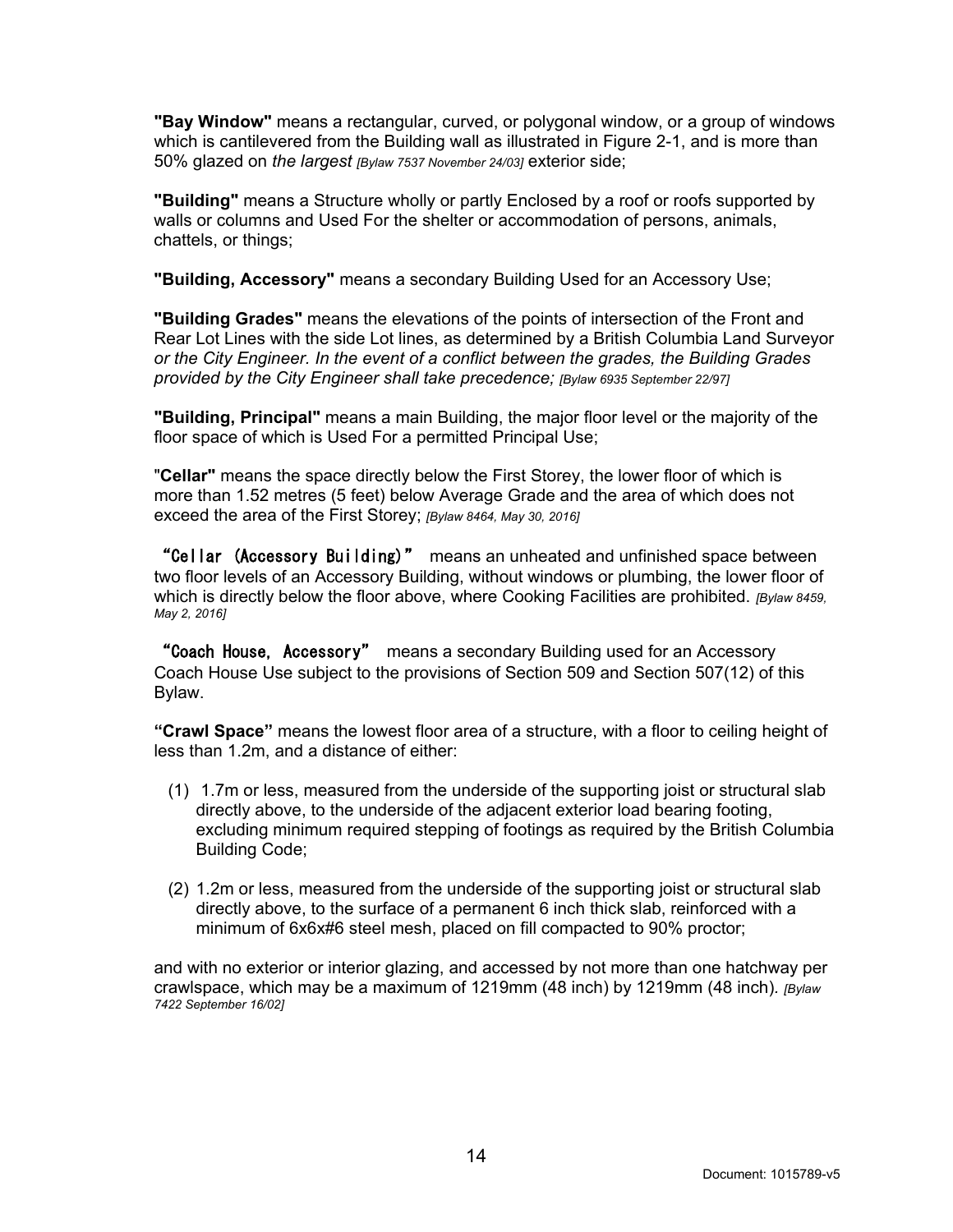#### **FIGURE 2-1 BAY WINDOW STANDARDS**

The following diagram presents typical Bay Window designs and the manner in which each is regulated for siting and Lot coverage:



**"Dwelling Unit"** means one or more Habitable Rooms for the residential accommodation of only one Unit and contains or provides for only two Cooking Facilities or combination of cooking facilities for the exclusive use of that Dwelling Unit; *[Bylaw 7537 November 24/03]*

"First Storey" means the Storey above the Basement or Cellar of a Building, but where

no Basement or Cellar exists, then the lowest Storey of a Building;

"Floor Area (Accessory Building)" means the total area of all floors in each Accessory Building on a Lot, measured to the extreme outer limits of each Accessory Building including Accessory Building Cellars; *[Bylaw 8459, May 2, 2016]*

#### **"Green Building System"** means**:**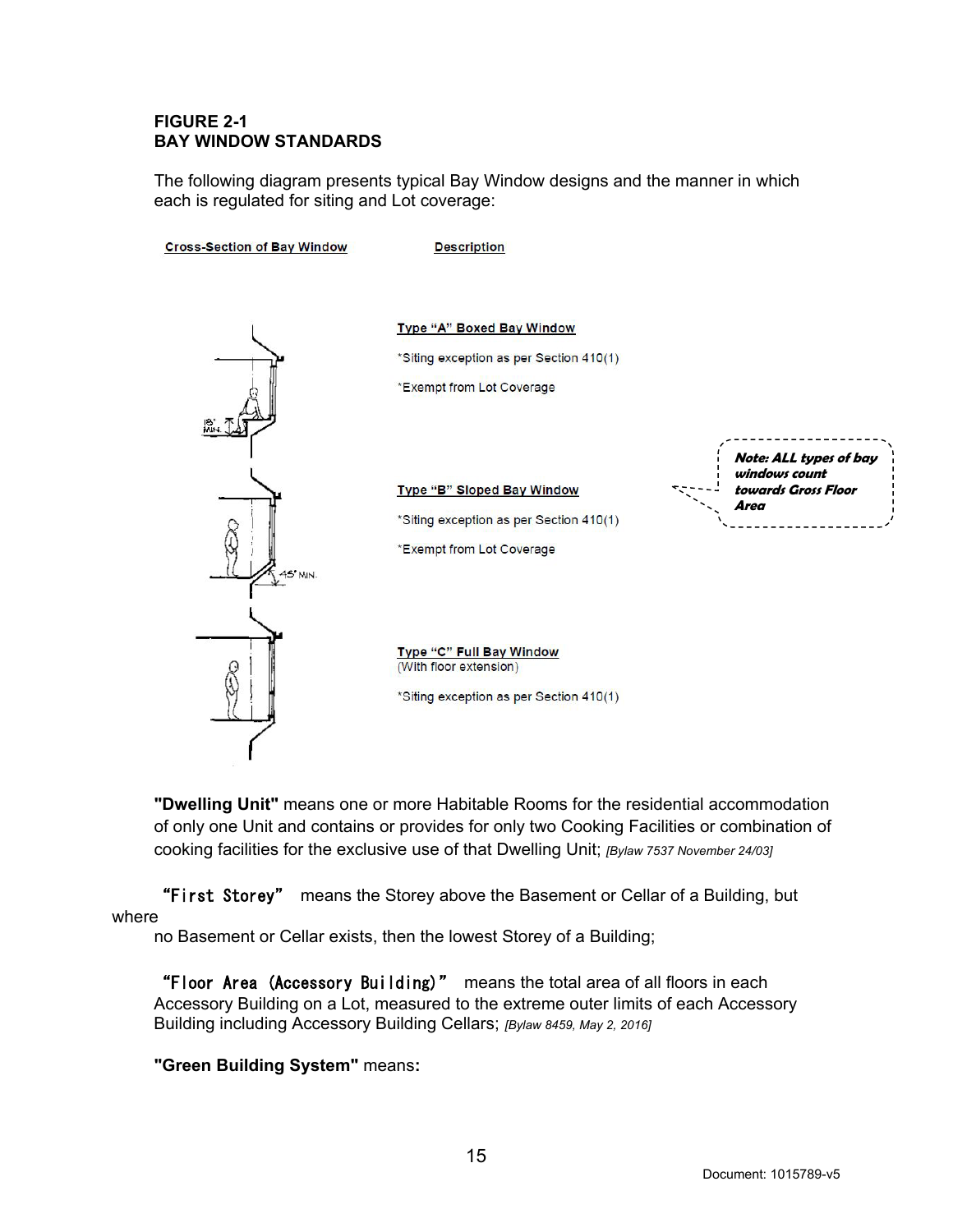- (1) Equipment that converts, stores, transfers (or combination thereof) energy from a renewable energy source. This includes equipment used to support Solar Collectors, Small Wind Energy Systems, heat pump systems, waste heat recovery systems and biomass systems; *[Bylaw 8391 October 27/14]*
- (2) Equipment that stores and treats (if necessary) rainwater, grey water or both, on site;

**"Green Roof"** means an extension of an above grade roof that allows vegetation to grow in a growing medium, achieved by one of the following strategies: *[Bylaw 8391 October 27/14]*

- (1) Extensive Green Roofs involve shallow planting media, drought-resistant plants, and are typically suited for installation on existing roofs; *[Bylaw 8391 October 27/14]*
- (2) Intensive Green Roofs involve deeper planting media, a broad range of plant species, and may require roof structure upgrades; *[Bylaw 8391 October 27/14]*

**"Green Wall"** means an extension of an above grade exterior wall that allows vegetation to grow in a growing medium; *[Bylaw 8391 October 27/14]*

**"Greenhouse"** means a permanent or temporary Structure used for growing and cultivating edible and ornamental plants; *[Bylaw 8391 October 27/14]*

**"Gross Floor Area (One-Unit and Two-Unit Residential)"** means the total areas of all the floors of the Principal Building on a Lot, measured to the extreme outer limits of the Building, including all Basements, Cellars, Habitable Rooms, bathrooms, utility rooms, furnace rooms, attached Parking garages and carports, storage areas, internally accessible attic space, workshops, hallways, landings, stairwells, mezzanines, but excluding:

- (1) Exterior Wall thickness in excess of 0.165 (6.5 inches) provided:
	- (a) a maximum exclusion of 0.25 (9.8 inches); and,
	- (b) the excluded wall thickness is utilized for the provision of insulating materials and/or for the protection against wind, water and vapour; [Bylaw 8464, May 30, 2016]
- (2) Any portion of a crawl space or internally accessible attic space with a height of 1.22 metres (4 feet) or less, measured from the floor to the joists or slab directly above it;
- (3) Deleted in its entirety by [Bylaw 8122 December 6, 2010];
- (4) Architectural features containing no floor area which are permitted as projections into required yards;
- (5) Balconies and Porches that are Open Appendages to the Principal Building and are at least 40% unenclosed; [Bylaw 8441, November 23, 2015]
- (6) Unenclosed swimming pool;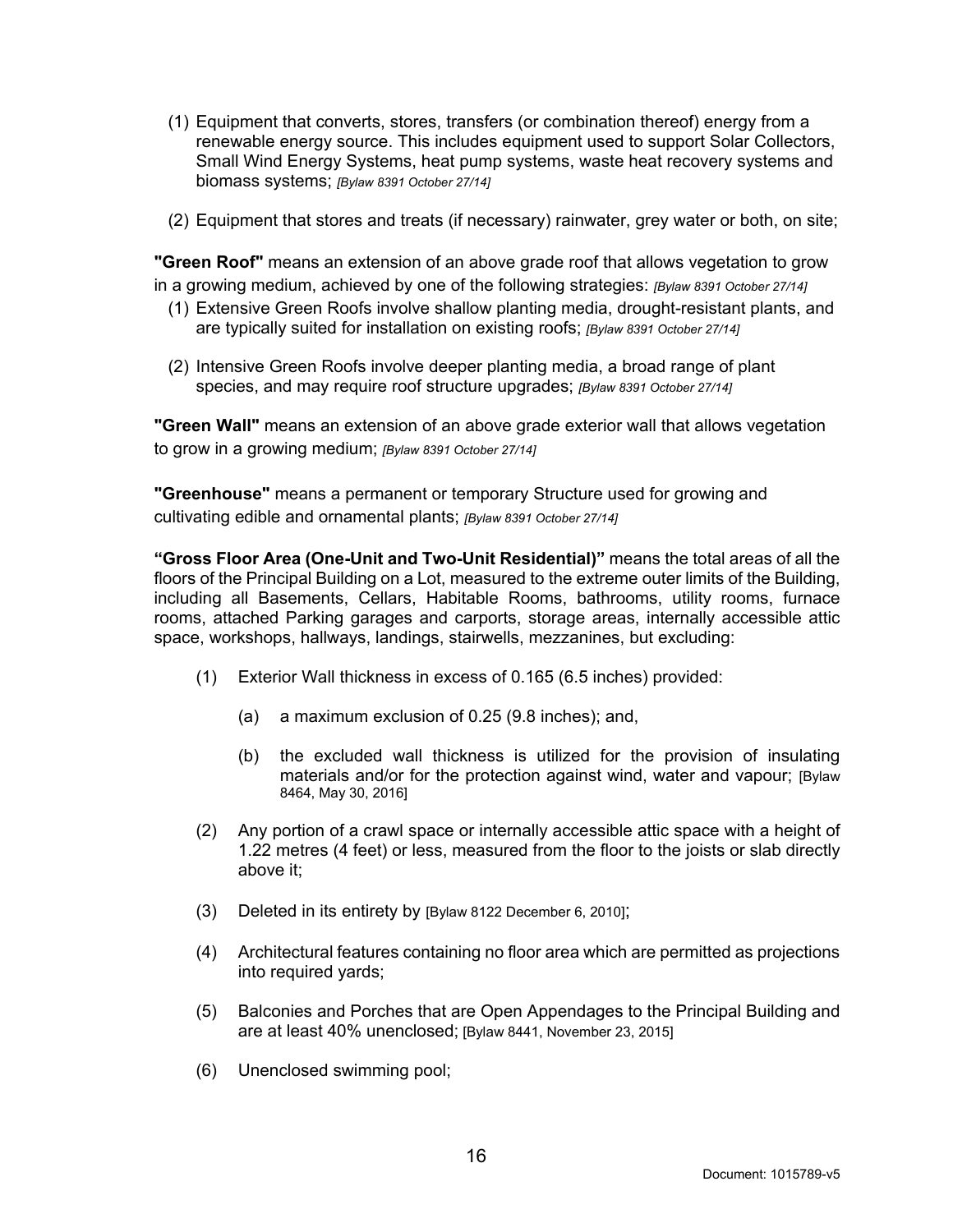- (7) Any portion of a Basement or Cellar which was issued a Building Permit prior to January 1, 2019;
- (8) Open to below areas except when they are double height with a dimension exceeding 4.57 metres (15 feet) measured from the floor to the ceiling directly above, at which point the open to below area will be counted twice in Gross Floor Area (One-Unit and Two-Unit Residential [Bylaw 8464, May 30, 2016]) calculations; [Bylaw 8227, July 23, 2012]
- (9) Any portion of a mechanical room containing a Green Building System, up to a maximum of 9.3 square metres (100.1 square feet) provided that:
	- (a) the system is located in an accessible location within the building; and,
	- (b) has a minimum headroom clearance of 2 metres (6.6 feet); [Bylaw 8464, May 30, 2016]
- (10) Recycling and garbage storage on a Lot with:
	- (a) an Accessory Coach House Use:
		- (i) connected to, but with no access from, the interior of the Accessory Coach House Building; and,
		- (ii) up to a maximum of 4.6 square metres (49.5 square feet);
	- (b) two or more Principal Dwelling Units:
		- (i) provided for common use and held in common ownership;
		- (ii) located on any floor level; and,
		- (iii) up to a maximum floor area in accordance with Figure 4-3; [Bylaw 8464, May 30, 2016]
- (11) For provision of Visitability Features as follows:

**Visitability Features definition on page 19**

- (a) 4.7 square metres (50 square feet) for each principal Dwelling Unit;
- (b) 2.3 square metres (25 square feet) for each Accessory Secondary Suite Use, Accessory Coach House Use or Accessory Dwelling Unit;
- (12) Floor area permanently occupied by elevators, to a combined maximum of 2.3 square metres (25 square feet), provided that this equipment is used to enhance accessibility and mobility;

**"Heat Recovery Ventilator"** means a mechanical ventilation device that continuously replaces stale indoor air with fresh outdoor air while exchanging heat between the supply and exhaust air; *[Bylaw 8391 October 27/14]*

**"Height"**with reference to an Accessory Structure or a Landscape Screen means the vertical distance between the top of such Structure and the highest finished ground elevation within 0.014 metres (3 feet) of such Structure;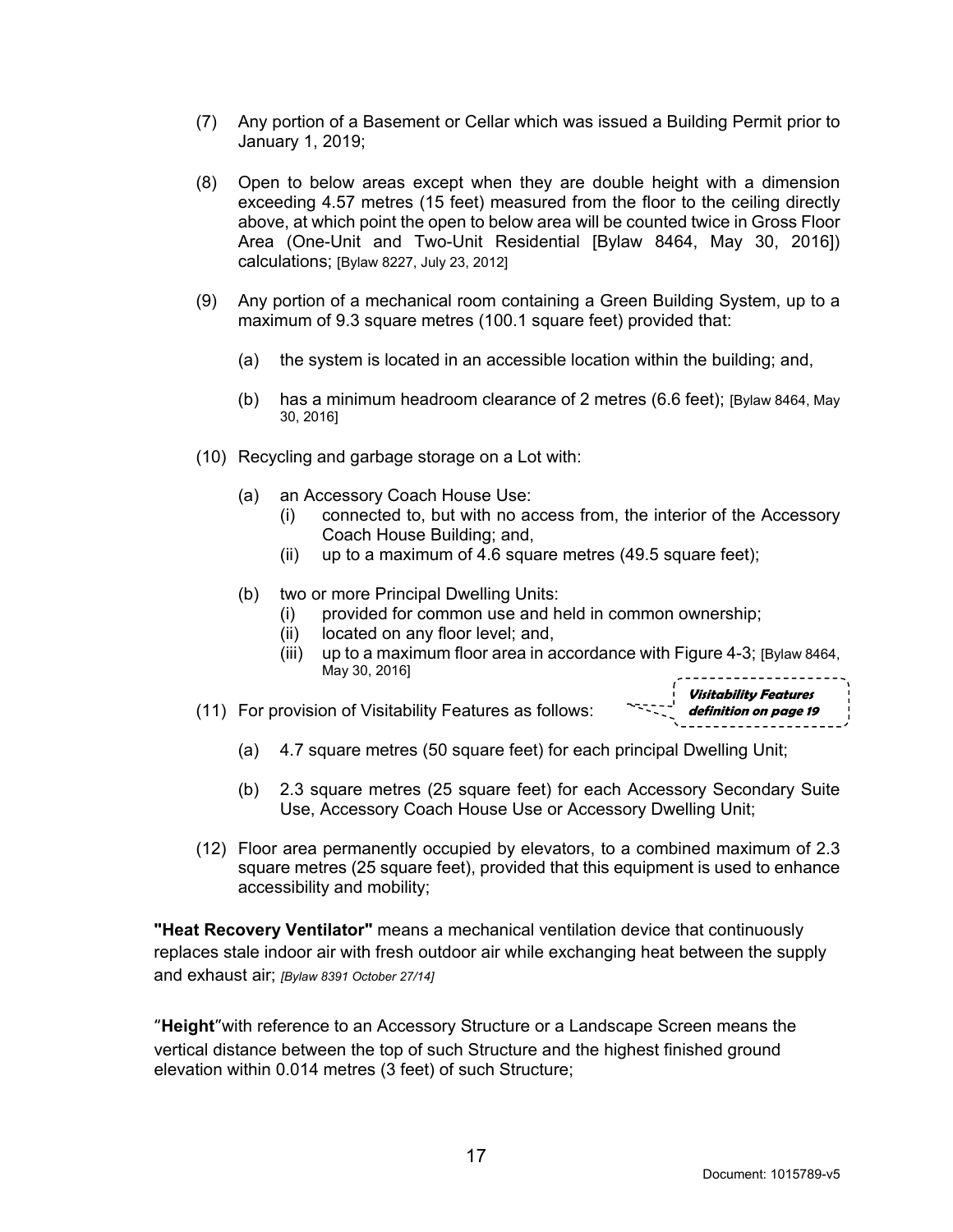**"Height"** with reference to a Structure other than an Accessory Structure or a Landscape Screen means: *[Bylaw 8346/July 21/14]*

- (1) the vertical distance in metres between the highest point of the Structure and the greater of the Average Grade or the Flood Construction Level, or
- (2) the total number of Storeys in the Structure;

"Height Envelope" means a three-dimensional space that a Principal Building in a One-Unit or Two-Unit Residential Use Zone may not project beyond, that is calculated using the following methodology:



**"Lot Coverage"** means the horizontal area within the vertical projection of the outermost walls of Principal, Accessory Buildings and Accessory Coach House Buildings on a Lot, expressed as a percentage of the Lot Area, but excluding:

- (1) Exterior Wall thickness in excess of 0.165 metres (6.5 inches) provided:
	- (a) A maximum exclusion of 0.25 metres (9.8 inches); and
	- (b) the excluded wall thickness is utilized for the provision of insulating materials and/or for the protection against wind, water and vapour; *[Bylaw 8464, May 30, 2016]*
- (2) Accessory Structures to shelter Off-Street Parking Uses or enclose swimming pools;
- (3) Underground Structures;
- (4) Bay Windows as per Figure 2-1 (Types A and B); *[Bylaw 7135 June 28/99]*
- (5) For One Unit Residential Use and Two Unit Residential Use Lot Coverage shall include: *[Bylaw 8418 June 15/15]*
	- (a) decks;
	- (b) porches; and
	- (c) balconies greater than 1.0 metres (3.28 feet) above grade

but shall exclude Accessory Buildings subject to Section 514(1)(b);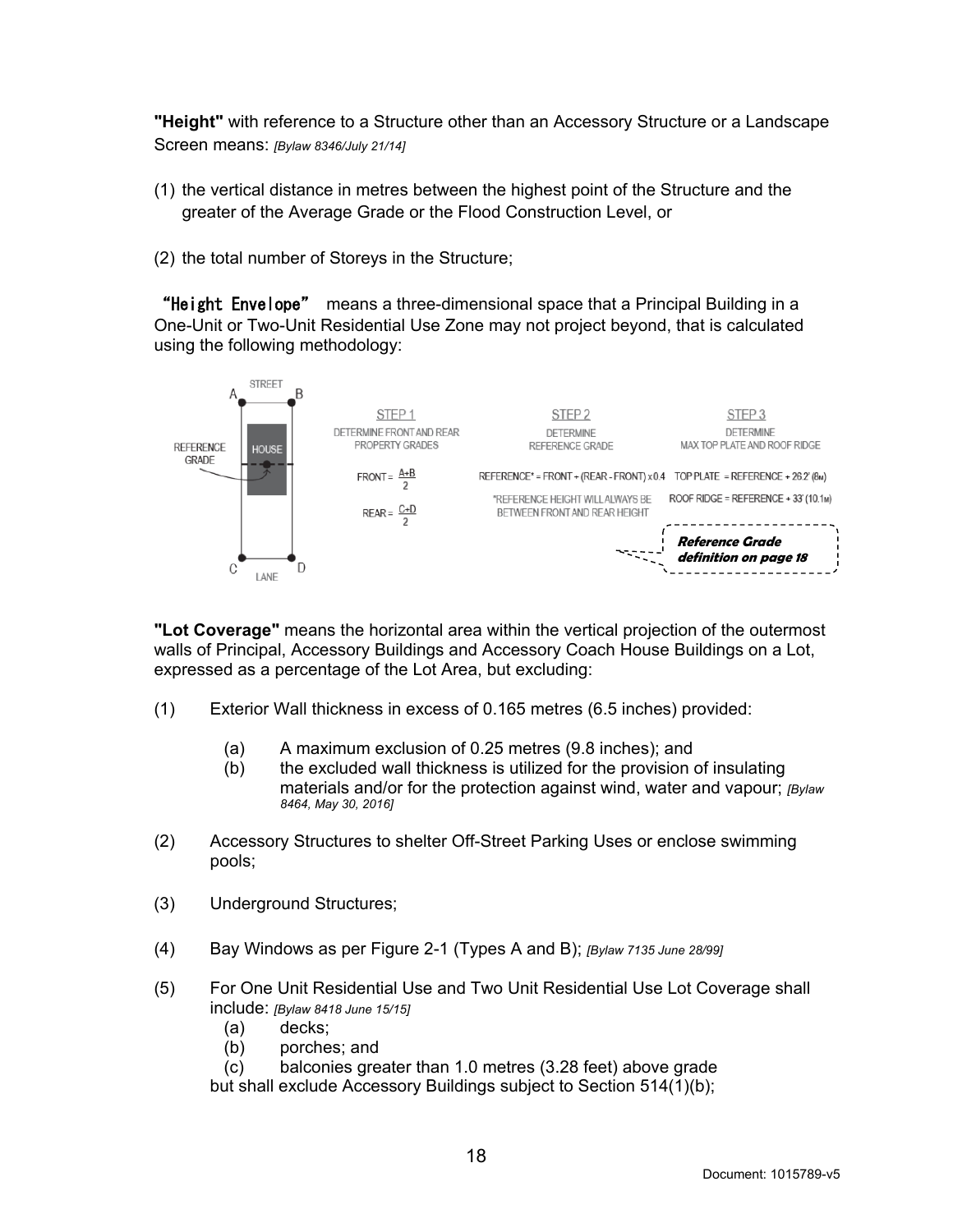**"Natural Ventilation"** is the flow of outside air into the building without the use of mechanical systems as a result of pressure or temperature differences, achieved by one of the following strategies:

- (1) Cross-Ventilation includes operable windows or doors on at least two exposed walls per residential or commercial unit; *[Bylaw 8391 Oct 27/14]*
- (2) Induced-Ventilation includes either a core atrium or wind tower, along with openings to corridors and between otherwise separated spaces; *[Bylaw 8391 Oct 27/14]*

"One-*Unit* Residential Use" means a Residential Use where the Building on a Lot is Used For one Dwelling Unit;

**"Open Appendage"** means an unenclosed part of a building that projects beyond the exterior walls and which:

- (1) may or may not be covered by a roof or floor above;
- (2) may or may not be recessed into the building;
- (3) is finished as exterior space with drainage;
- (4) has at least 50% of the vertical planes along the perimeter of the Open Appendage unenclosed. The perimeter calculation shall be calculated as per Figure 2-2;
- (5) for purposes of calculating the unenclosed portion of the Open Appendage, clear retractable glazing is deemed to be unenclosed provided that:
	- (a) the glazing at no point provides a complete seal/separation from the exterior (i.e. an air gap must be provided);
	- (b) when in its retracted state, the Open Appendage complies with the minimum 50% unenclosed requirement in subsection iv above; and
	- (c) all retractable glazing on the building must have a uniform appearance;

#### **Figure – 2-2 Calculation of Open Appendage**